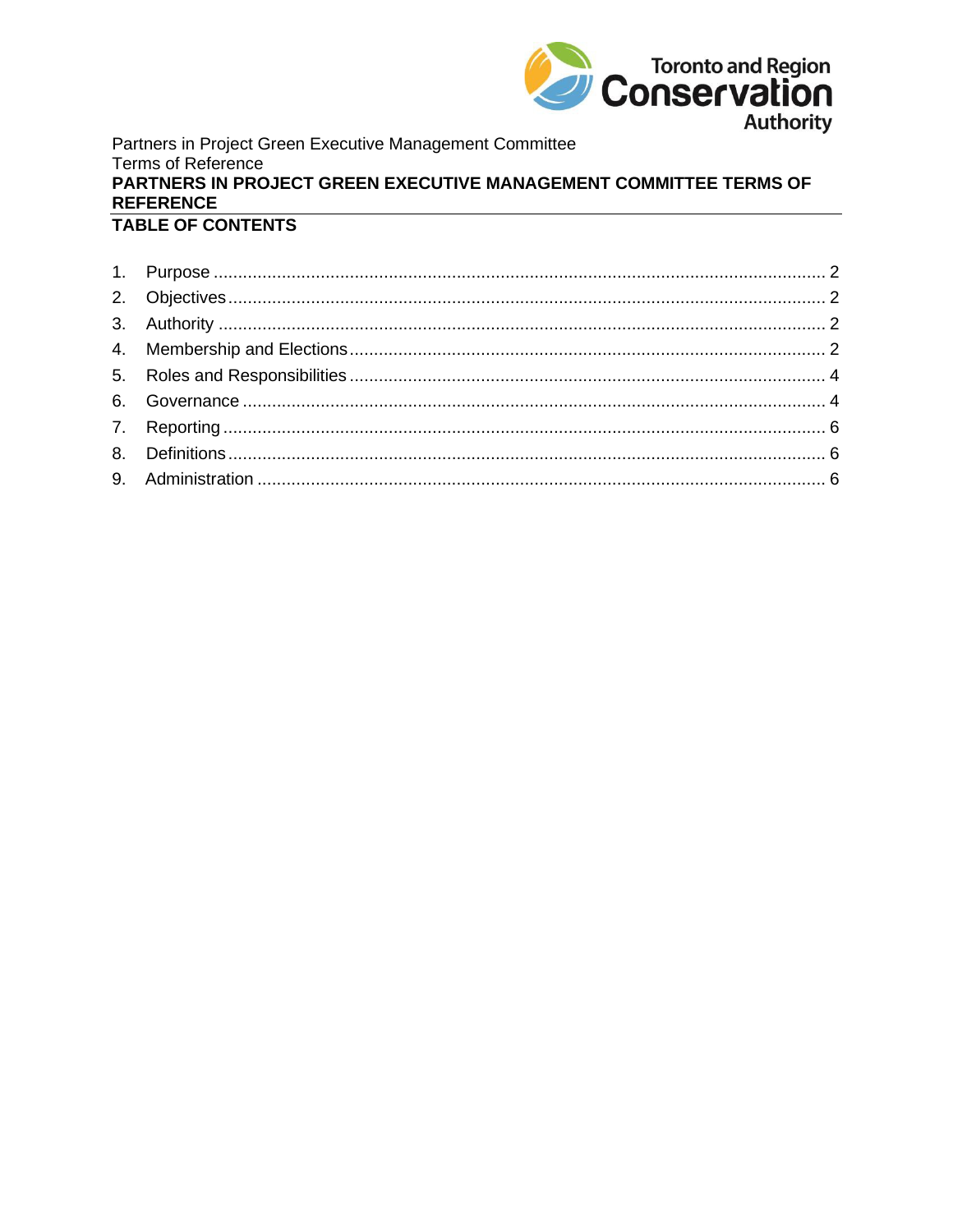

## <span id="page-1-0"></span>**1. PURPOSE**

- 1.01. To act as a catalyst for new ideas, innovation, excellence, and improvement of environmental and social impacts of organizations in TRCA's jurisdiction.
- 1.02. To provide strategic oversight to the Partners in Project Green (PPG) initiative, with the aim of creating an internationally recognized community of leaders advancing environmental action and economic prosperity across the Greater Toronto Area.

# <span id="page-1-1"></span>**2. OBJECTIVES**

- 2.01. Working with TRCA and municipal, association, and Industrial, Commercial and Institutional (ICI) partners, advance the strategic objectives of Partners in Project Green, as endorsed by the TRCA Board of Directors, by providing thought leadership on environmental and social impact issues impacting businesses and municipalities in the Greater Toronto Area. Specifically:
	- (a) Lead a member-based network of environmental and social impact leaders;
	- (b) Provide insight on industry trends and major policy directions as it relates to organizational environmental and social impacts;
	- (c) Support advocacy with various levels of government as it relates to the business engagement programs of PPG;
	- (d) Advance adoption of sustainable technology and infrastructure investments on private and public lands in the Greater Toronto Area; and
	- (e) Make recommendations for long-term financial sustainability while maintaining equitable access for the ICI sector to TRCA's eco-business programs, specifically Partners in Project Green.

# <span id="page-1-2"></span>**3. AUTHORITY**

- 3.01. The EMC is authorized by the Board of Directors to:
	- (a) Make recommendations to TRCA's Board of Directors regarding improvements to frameworks, processes, education, and resources to support economic, social and environmental business practices in the Greater Toronto Area;
	- (b) Provide leadership and communication among PPG members and supporters;
	- (c) Act as an ambassador for Partners in Project Green;
	- (d) Monitor overall Partners in Project Green priorities;
	- (e) Provide guidance relating to Partners in Project Green activities.
	- (f) The work of the Subcommittee of the Board is to meet needs located wholly or partially within the TRCA's participating municipalities.

# <span id="page-1-3"></span>**4. MEMBERSHIP AND ELECTIONS**

- 4.01. Membership to consist of:
	- (a) Greater Toronto Airports Authority (GTAA) representative (1)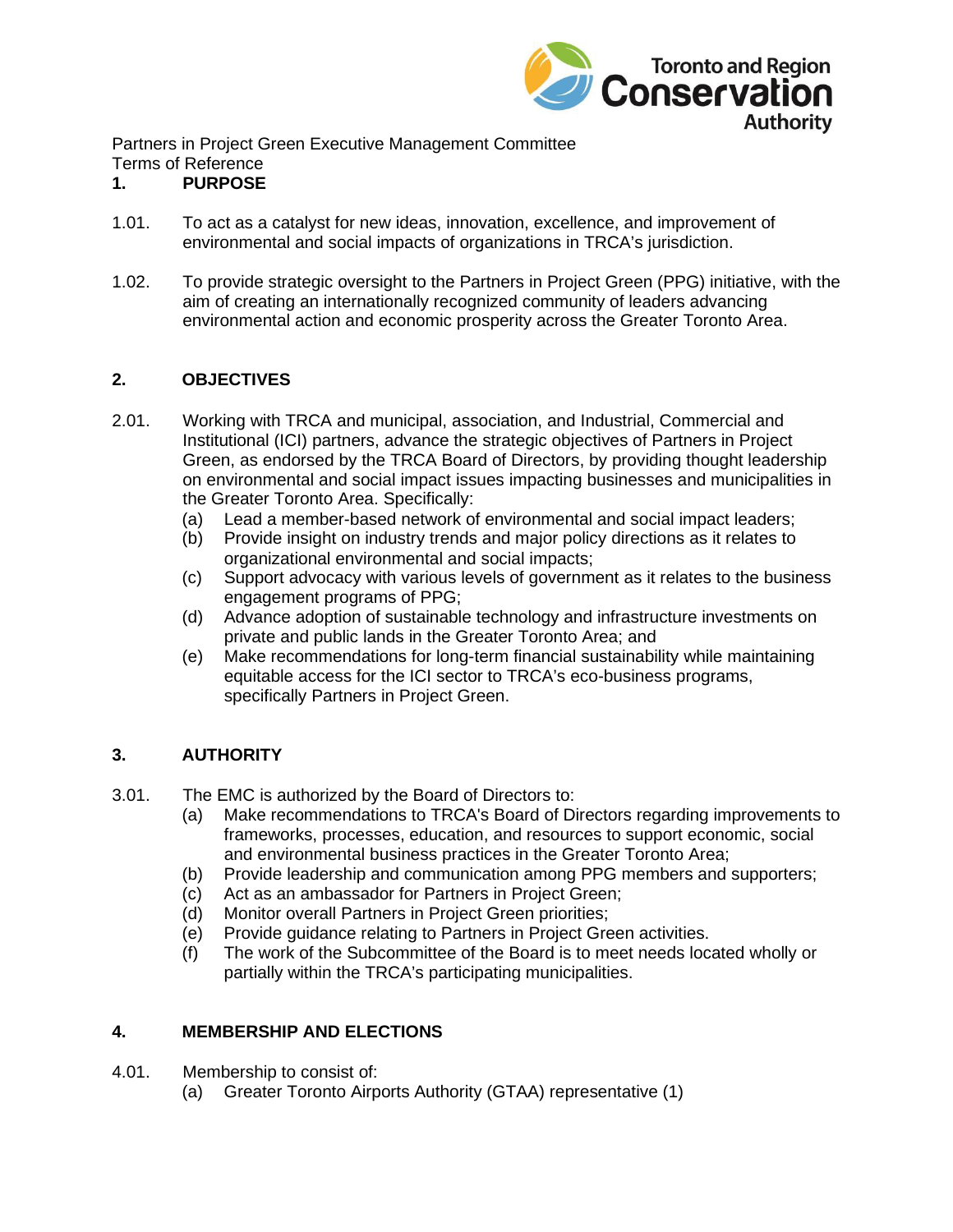

- To be appointed by the GTAA
- (b) TRCA's Chief Executive Officer (1)
- (c) Municipal representatives (4)
	- To be appointed by the Region of Peel (2), the City of Toronto (1), and the Region of York (1)
- (d) Business representatives with an affiliation to TRCA's jurisdiction (8)
	- To be selected from Partners and Project Green member organizations
- (e) Ontario Chamber of Commerce or affiliate Local Board of Trade or Chamber of Commerce representative (1)
	- To be appointed by the Ontario Chamber of Commerce
- (f) Community representative (1)
	- To be selected from TRCA's Professional Access into Employment (PAIE) and/or Newcomer Youth Green Economy Project (NYGEP) programs and/or other TRCA programs as appropriate
- (g) Youth representative attending a post-secondary educational institution in TRCA's jurisdiction (1)
	- To be selected through the advertised recruitment process
- (h) Up to three (3) members at large
	- To be appointed as per TRCA's Public Appointments policy, as determined by program staff, striving for a balance of public and private representation and variety of perspectives, skills, and experiences. Those members can be representatives of Federal, Provincial and/or Municipal governments; businesses; research institutions; or local Indigenous groups and communities.
- 4.02. The selection and appointments process will be conducted in accordance with TRCA policies and procedures.
- 4.03. PPG Executive Management Committee (PPG EMC) members will be appointed by the TRCA Board of Directors for a two-year, renewable term aligned with municipal Terms of Council or until their successors are appointed. Members will be canvassed prior to the expiration of their first two-year term to establish whether they wish to pursue a term renewal. Should members choose renewal, their terms will be automatically renewed for another two-year term. The two-year term can only be renewed once, after which the member would need to undergo application and selection process again.
- 4.04. PPG EMC shall have two Co-Chairs. The first Co-Chair will be the appointed Greater Toronto Airports Authority representative. The second Co-Chair will be elected from amongst PPG EMC members for the term of the Committee at the inaugural meeting of the term. The Board of Directors may appoint an interim Chair until such time as an election can take place. The election procedures and procedural matters used for this election and in the administration of the subcommittee will be that outlined in the Board of Directors Administration By-law.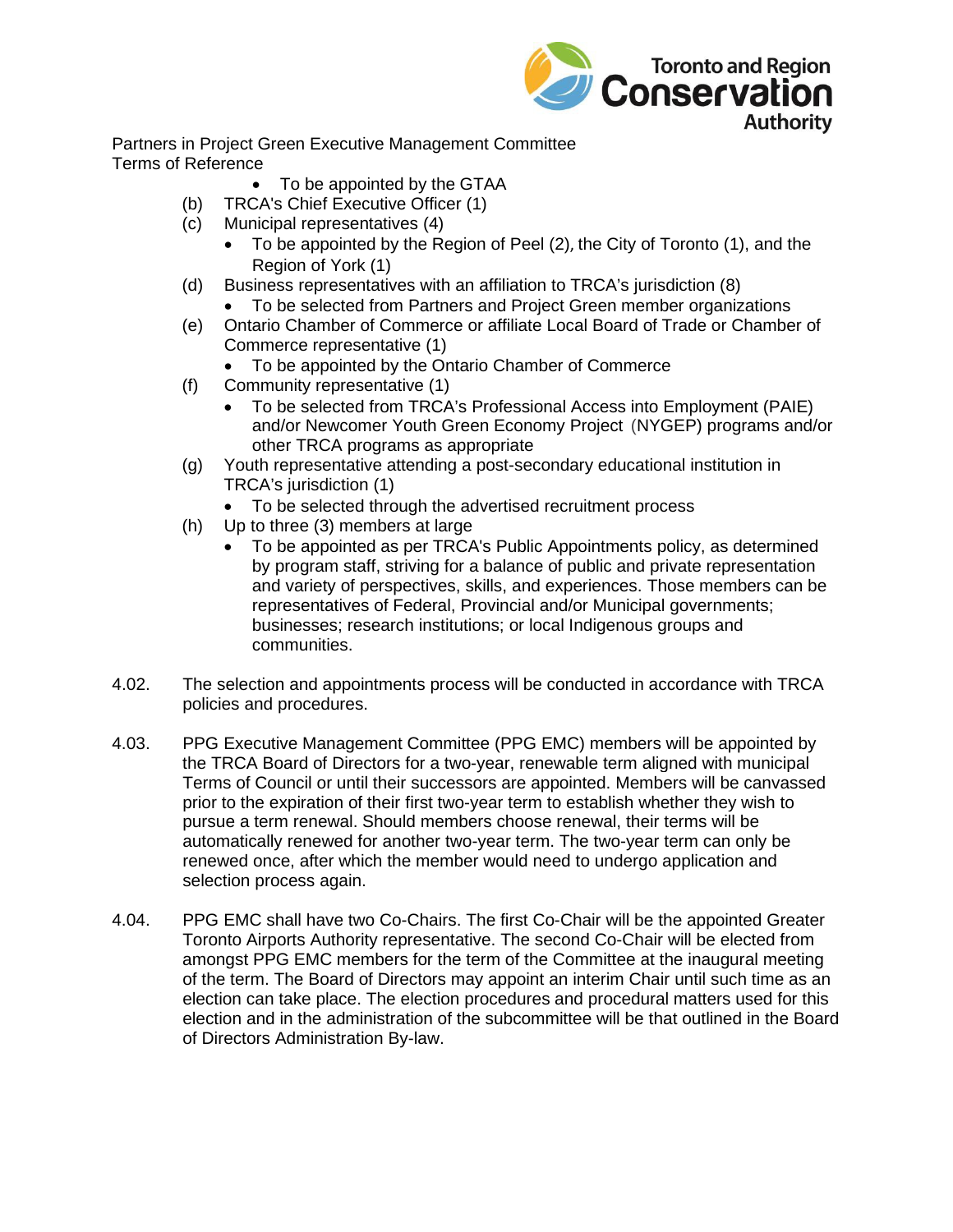

## <span id="page-3-0"></span>**5. ROLES AND RESPONSIBILITIES**

- 5.01. The **Co-Chairs** are responsible for:
	- (a) Acting as the primary spokespersons for Partners in Project Green at public and official functions;
	- (b) Presiding over Committee meetings, setting the agenda and generally ensuring the effectiveness of meetings; and
	- (c) Calling special meetings, as required.

### 5.02. **Committee Members** are responsible for:

- (a) Attending Committee meetings as required;
- (b) Acting as a role model for organizational environmental and social action;
- (c) Representing Partners in Project Green at events and engagements;
- (d) Sharing the stories of the network to inspire others to action;
- (e) Acting as a resource to TRCA, TRCA's municipal partners and the Toronto and Region Conservation Foundation by providing advice on matters of interest to the business community and facilitating access to strategic partners and advisors;
- (f) Maximizing the collective impact of the Committee through information sharing and reporting on priorities, activities, and results as it pertains to organizational environmental and social action;
- (d) Monitoring the performance of Partners in Project Green and reporting to the Board of Directors on a regular basis; and,
- (e) Appointing an Acting Chair in the absence of the Co-Chairs who for the purposes of that meeting shall have all the powers and shall perform all the duties of the Chair.
- 5.03. **TRCA's Director, Education and Training** is responsible for providing general support in regards to the activities and actions of the Committee and setting agendas for the meetings.
- 5.04. **TRCA's Clerk's Office** is responsible for acting in a Committee Clerk capacity, arranging meeting logistics, preparing the agenda, maintaining meeting minutes, tracking and delegating action items.

# <span id="page-3-1"></span>**6. GOVERNANCE**

#### **General**

- 6.01. The Committee is an advisory board of the Board of Directors and as such does not have decision-making power but shall make recommendations to the Board of Directors.
- 6.02. The Committee may establish subcommittees/working groups or standing committees as needed.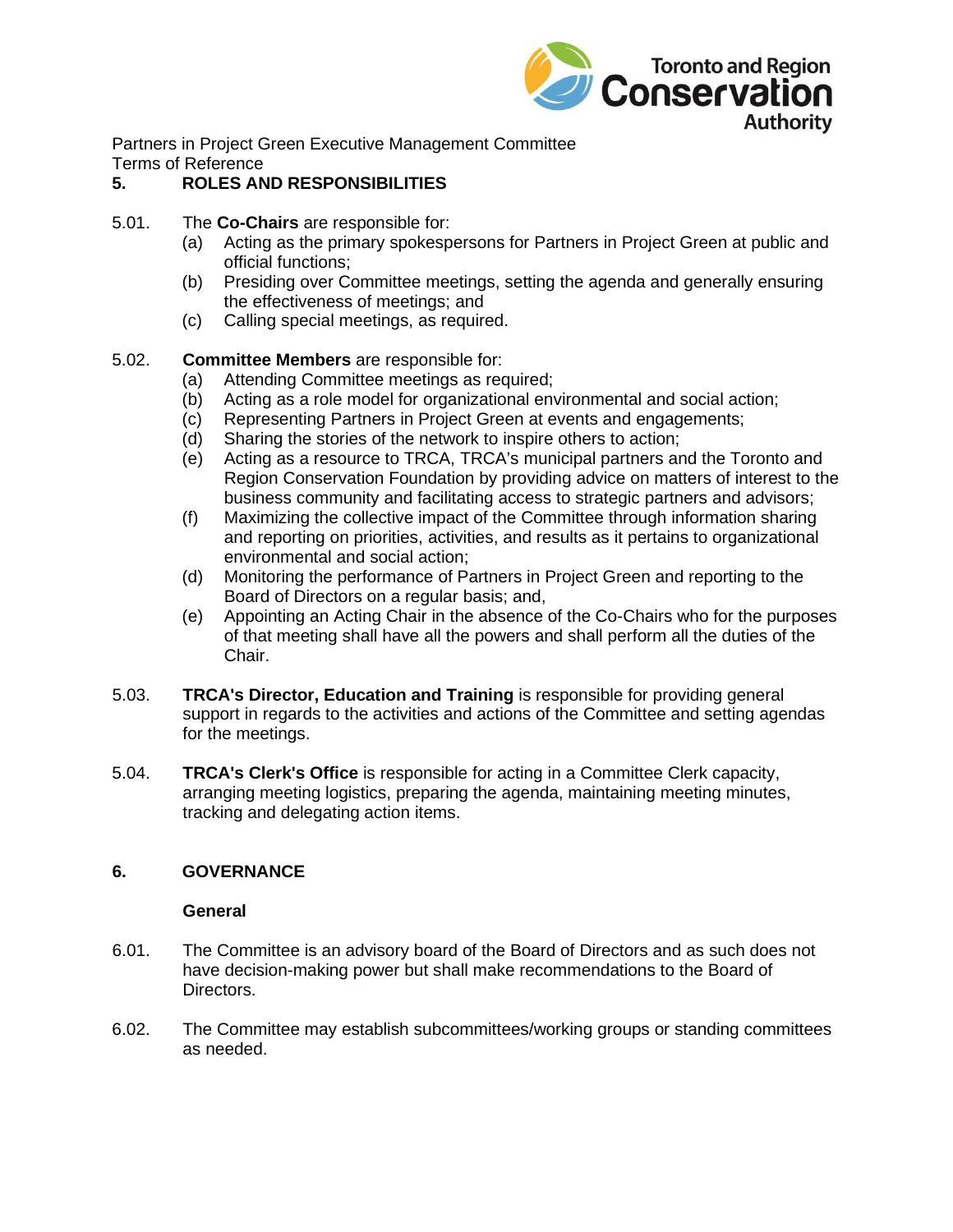

### **Meetings and Attendance**

- 6.03. The Committee shall meet at minimum four times per year or more frequently as required. Members are required to attend all meetings of the Committee.
- 6.04. In order to maintain a high level of commitment, members may be required to resign if they have been absent for three consecutive meetings without good cause.

#### **Quorum**

- 6.05. A quorum will consist of one-third of appointed Members.
- 6.06. If there is no quorum within one half hour after the time appointed for the meeting, the Chair for the meeting shall declare the meeting adjourned due to a lack of a quorum, or shall recess until quorum arrives, and the Clerk shall record the names of the Members present and absent. If during a meeting a quorum is lost, then the Chair shall declare that the meeting shall stand recessed or adjourned, until the date of the next regular meeting or other meeting called in accordance with the provisions of the Board of Directors Administrative By-law. Agenda items may be covered and presented, and issues discussed, but no formal recommendation may be made by the remaining Members which do not constitute a quorum.
- 6.07. Should a member resign or be removed from a committee, quorum provisions for the committee with a vacant position, until the vacancy is filled, will be reduced by the number of vacant positions, as determined by the Clerk.

#### **Remunerations**

6.08. At official Committee meetings, Members will be eligible for travel expenses according to Board of Directors Administrative By-Law, where these are not covered by their agency or other source. Members shall not receive a per diem or honorarium for attendance at meetings and functions.

### **Compliance and Procedure**

- 6.09. If any part of the Terms of Reference conflicts with any provisions of the Board of Directors Administrative By-Law, the *Municipal Conflict of Interest Act* or the *Municipal Freedom of Information and Protection of Privacy Act or a provision of a Regulation* made under one of those Acts, the provision of that Act, Regulation, or By-Law prevails.
- 6.10. In all matters of procedure not specifically dealt with under the Terms of Reference, Board of Directors Administrative By-Law shall be binding.